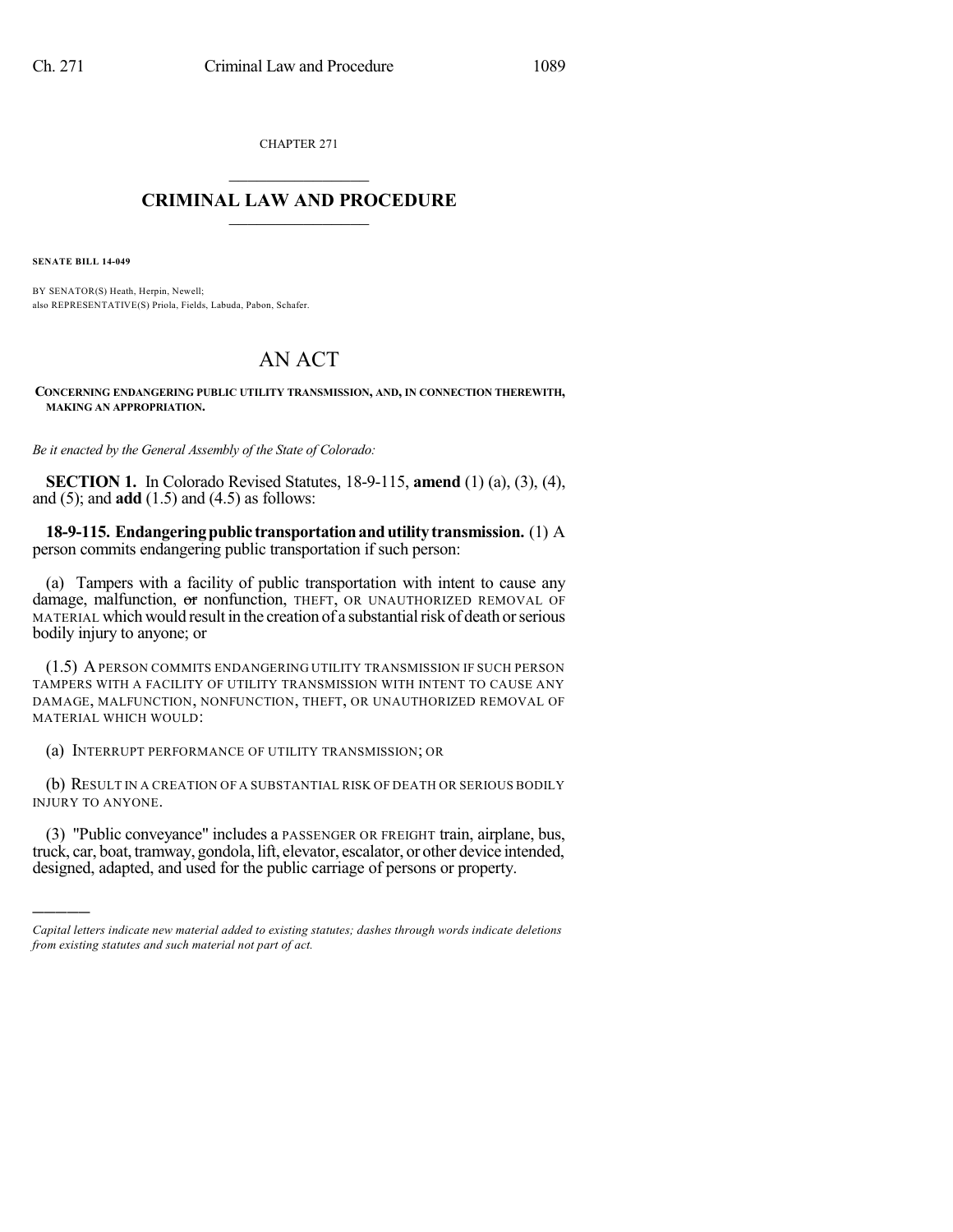(4) "Facility of public transportation" includes a public conveyance and any area, structure, or device which is designed, adapted, and used to support, guide, control, permit, or facilitate the movement, starting, stopping, takeoff, landing, or servicing of a public conveyance or the loading or unloading of passengers, FREIGHT, or goods.

(4.5) "FACILITY OF UTILITY TRANSMISSION"INCLUDES ANY AREA,STRUCTURE,OR DEVICE THAT IS DESIGNED, ADOPTED, OR USED TO SUPPORT, GUIDE, CONTROL, PERMIT, OR FACILITATE TRANSMISSION OF:

(a) ELECTRICAL ENERGY IN EXCESS OF THIRTY THOUSAND VOLTS; OR

(b) WATER, LIQUID FUEL, OR GASEOUS FUEL BY PIPELINE.

(5) Endangering public transportation OR ENDANGERING UTILITY TRANSMISSION is a class 3 felony.

**SECTION 2.** In Colorado Revised Statutes, **add** 17-18-111 as follows:

**17-18-111. Appropriation to comply with section 2-2-703 - SB 14-049 repeal.** (1) PURSUANT TO SECTION 2-2-703, C.R.S., THE FOLLOWING STATUTORY APPROPRIATIONS, OR SO MUCH THEREOF AS MAY BE NECESSARY, ARE MADE IN ORDER TO IMPLEMENT SENATE BILL 14-049, ENACTED IN 2014:

(a) FOR THE FISCAL YEAR BEGINNING JULY 1, 2015, IN ADDITION TO ANY OTHER APPROPRIATION,THERE IS HEREBY APPROPRIATED TO THE DEPARTMENT,OUT OF ANY MONEYS IN THE GENERAL FUND NOT OTHERWISE APPROPRIATED, THE SUM OF TWENTY-ONE THOUSAND FOUR HUNDRED EIGHTY-FOUR DOLLARS (\$21,484).

(b) FOR THE FISCAL YEAR BEGINNING JULY 1, 2016, IN ADDITION TO ANY OTHER APPROPRIATION,THERE IS HEREBY APPROPRIATED TO THE DEPARTMENT,OUT OF ANY MONEYS IN THE GENERAL FUND NOT OTHERWISE APPROPRIATED, THE SUM OF FORTY-TWO THOUSAND NINE HUNDRED SIXTY-EIGHT DOLLARS (\$42,968).

(c) FOR THE FISCAL YEAR BEGINNING JULY 1, 2017, IN ADDITION TO ANY OTHER APPROPRIATION,THERE IS HEREBY APPROPRIATED TO THE DEPARTMENT,OUT OF ANY MONEYS IN THE GENERAL FUND NOT OTHERWISE APPROPRIATED, THE SUM OF SIXTY-FOUR THOUSAND FOUR HUNDRED FIFTY-TWO DOLLARS (\$64,452).

(d) FOR THE FISCAL YEAR BEGINNING JULY 1, 2018, IN ADDITION TO ANY OTHER APPROPRIATION,THERE IS HEREBY APPROPRIATED TO THE DEPARTMENT,OUT OFANY MONEYS IN THE GENERAL FUND NOT OTHERWISE APPROPRIATED, THE SUM OF EIGHTY-FIVE THOUSAND NINE HUNDRED THIRTY-FIVE DOLLARS (\$85,935).

(2) THIS SECTION IS REPEALED, EFFECTIVE JULY 1, 2019.

**SECTION 3. Effective date - applicability.** This act takes effect July 1, 2014, and applies to offenses committed on or after said date.